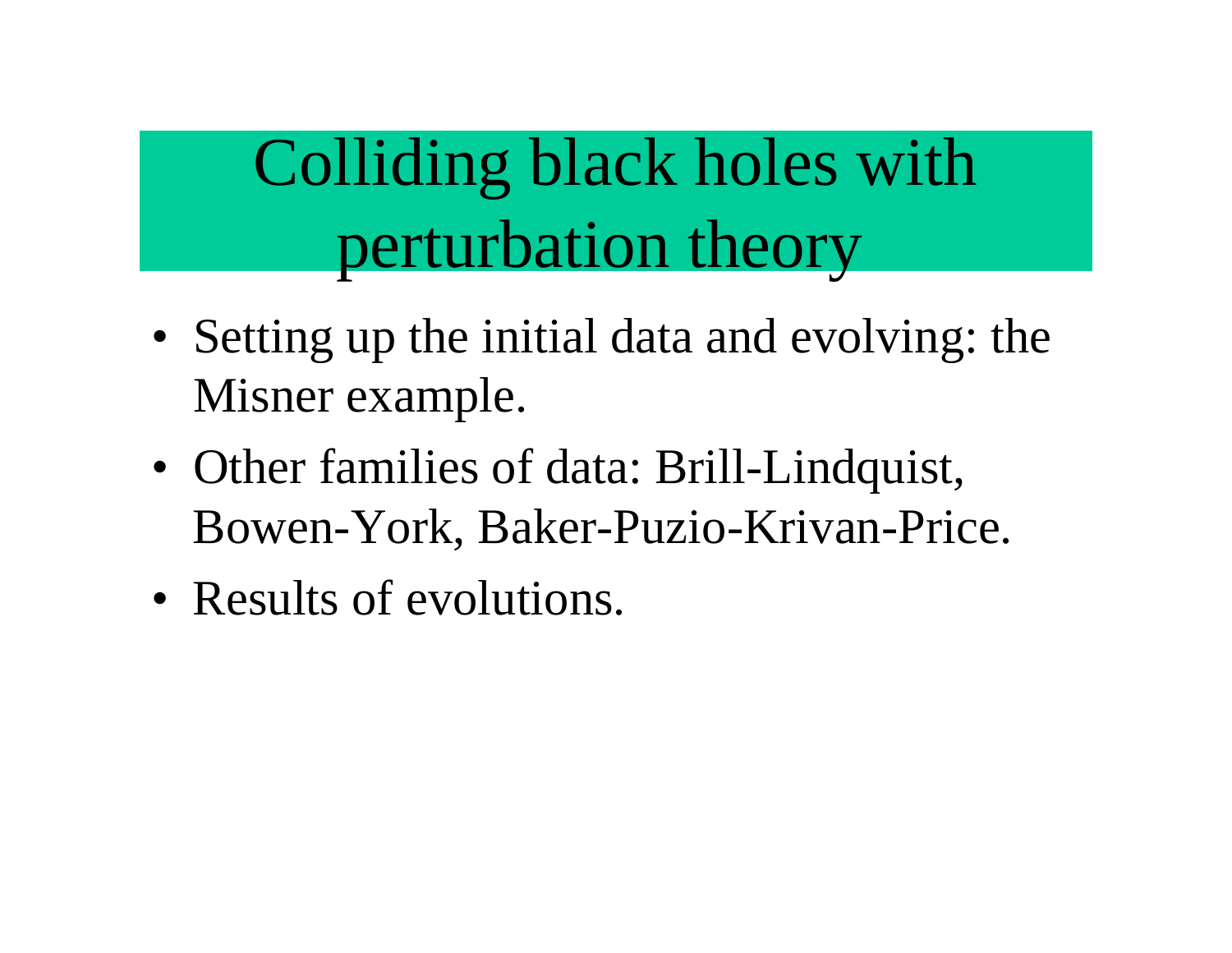We need to provide initial data to the Einstein equations. By this we mean a three dimensional metric on a three surface and its time derivative.

The initial value problem in general relativity is not free. For people unfamiliar with this, it is good to examine as an example the case of Maxwell fields. Suppose one wishes to evolve in time an electromagnetic field. As initial data one could set up the electric and magnetic fields and their time derivatives. Unfortunately not any vector field will work as initial data. In vacuum the electric field has to satisfy div  $E=0$  at any time, in particular at the initial time. Therefore the initial data has to satisfy this (linear) equation.

In general relativity the corresponding equations are "G00" and "G0i". These equations only involve the metric and its first time derivatives and therefore constrain the initial data.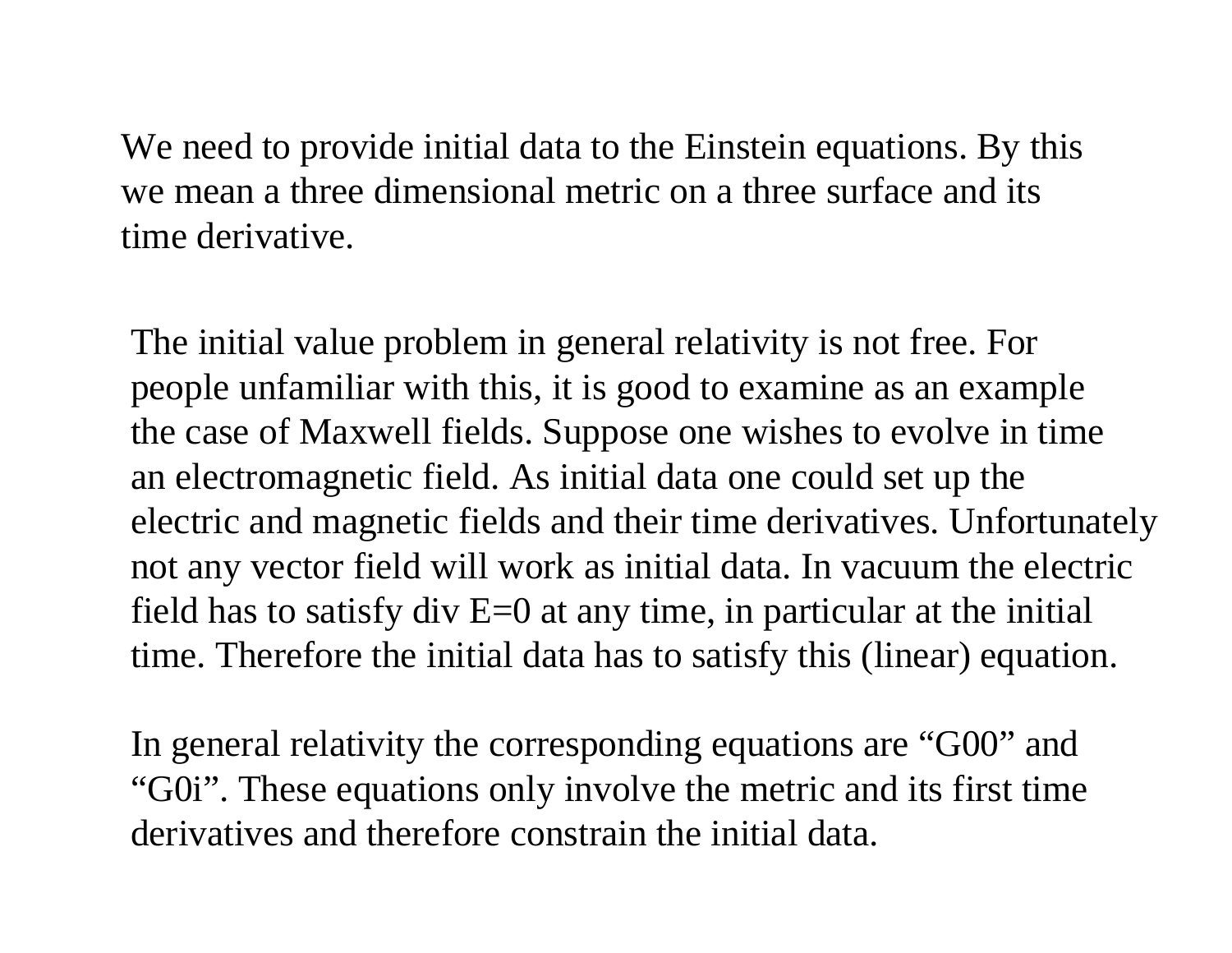The initial value problem for general relativity is non-linear. This is physically understandable. One cannot superpose two non-trivial solutions of general relativity without taking into account "the mutual" attraction". This is ubiquitous in the two black hole problem.

What one does normally do for binary situations, like two black holes that will collide? The typical attitude has been to cast the equations in such a way that the equations that govern some of the variables are linear. One then obtains a solution for those equations simply superposing known solutions for individual black holes. One then proceeds to solve the remaining equations in full non-linearity.

It is clear that this procedure may yield appropriate initial data only in certain circumstances. Since one does not have control on the non-linear equations one solves, one in the end is left with "whatever initial data the method provides"! There will never be a way out of this!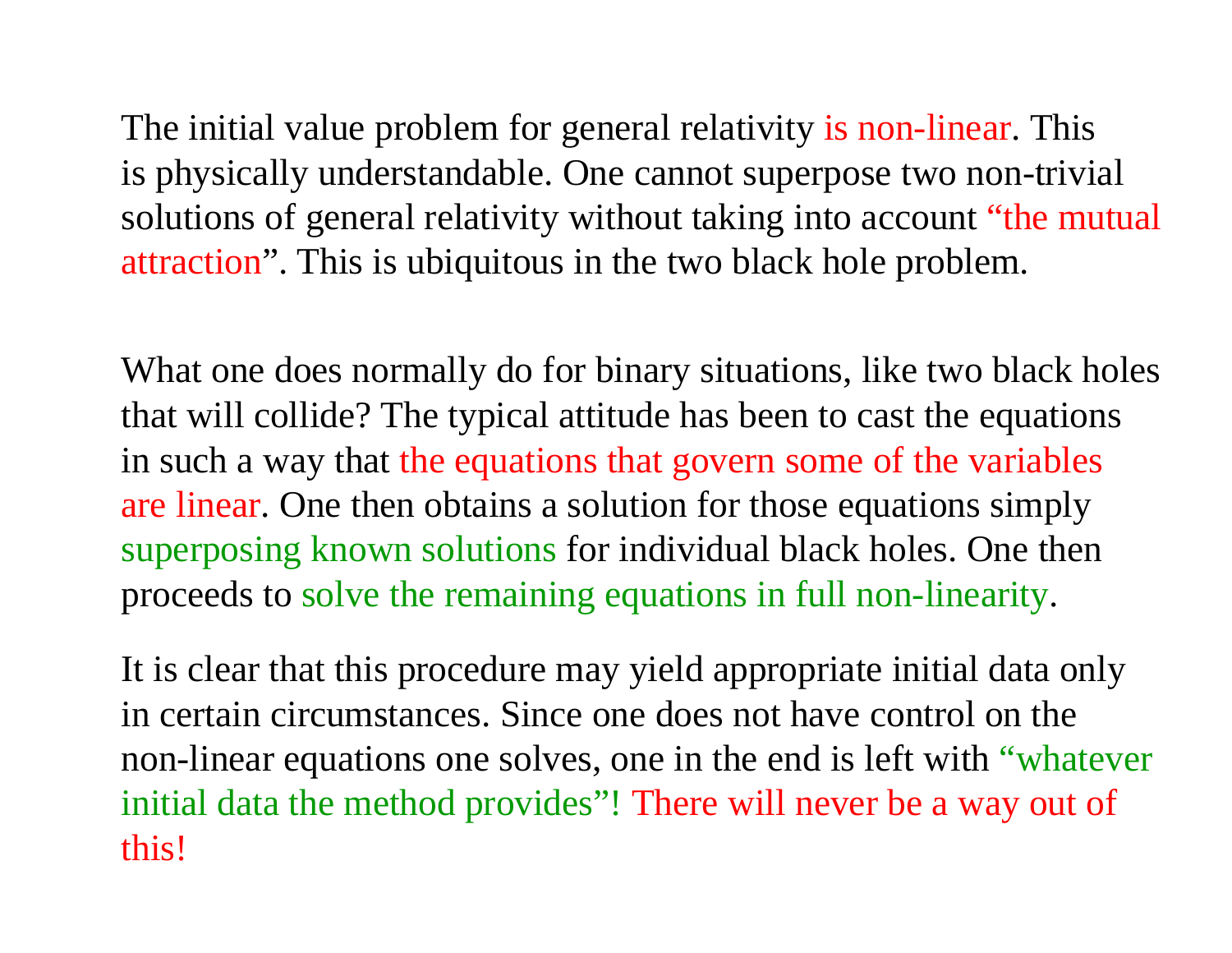The resulting solutions usually resemble two black holes, but there usually is added spurious gravitational radiation. The amount of spurious radiation is "what we need to add in order for some of the variables of the problem to simply superpose linearly". It is artificial.

For most solutions the amount of spurious radiation introduced decreases if the black holes are far away (the farther the black holes the more natural is to linearly superpose variables).

So in principle a strategy would be to set up initial data with the black holes far away, evolve them for a while allowing the system to "flush itself" of spurious radiation, and then one ends up with two black holes plunging into a collision under more or less realistic circumstances.

The main problem with this strategy is that it is very costly (currently it is actually impossible) to evolve binary black holes long enough to "flush out the radiation".